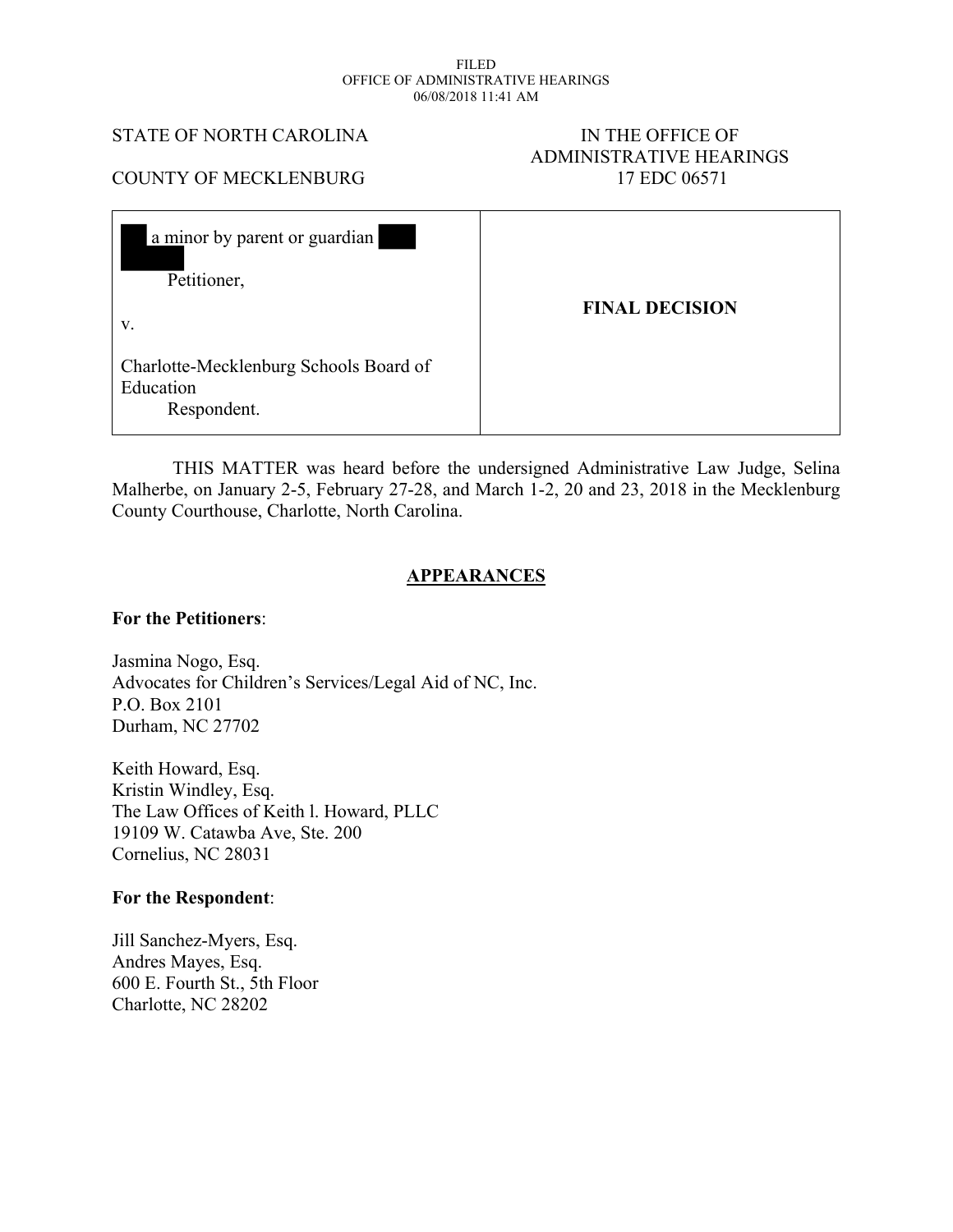#### **WITNESSES**

#### **For Petitioners**:

Paula Williams Dr. Trish Gibson Ms. Tracy Vail Belen Couk



Sharon Welling

#### **For Respondents**:

Amanda McPeters Eric Bailey Jessica Conner Caroline Overcash Lauren Micho Stephanie Dorton

#### **MOTIONS**

Various prehearing motions were made prior to and during the hearing and rulings were made on the record. Of particular note for this written decision: Respondent's Motion In Limine was granted, establishing that the statute of limitations precludes all matters occurring prior to October 2, 2016 (Transcript "Tr." Vol. I, pp. 11-13); and Petitioner's Motion In Limine was granted, precluding all matters that occurred after October 2, 2017 (Tr. Vol. VI, p. 53).

#### **EXHIBITS**

For Petitioners: Exhibits 1-9, 11-28, 31, 34, and 37-52.

For Respondents: 1, 3-35, and 39-42.

#### **ISSUES**

#### **The Parties stipulated to the following issues in the Pre-Trial Order**:

1. Whether the Petitioner has borne her burden of demonstrating that Respondent denied a free and appropriate public education by failing to place in the least restrictive environment for the 2017-18 school year.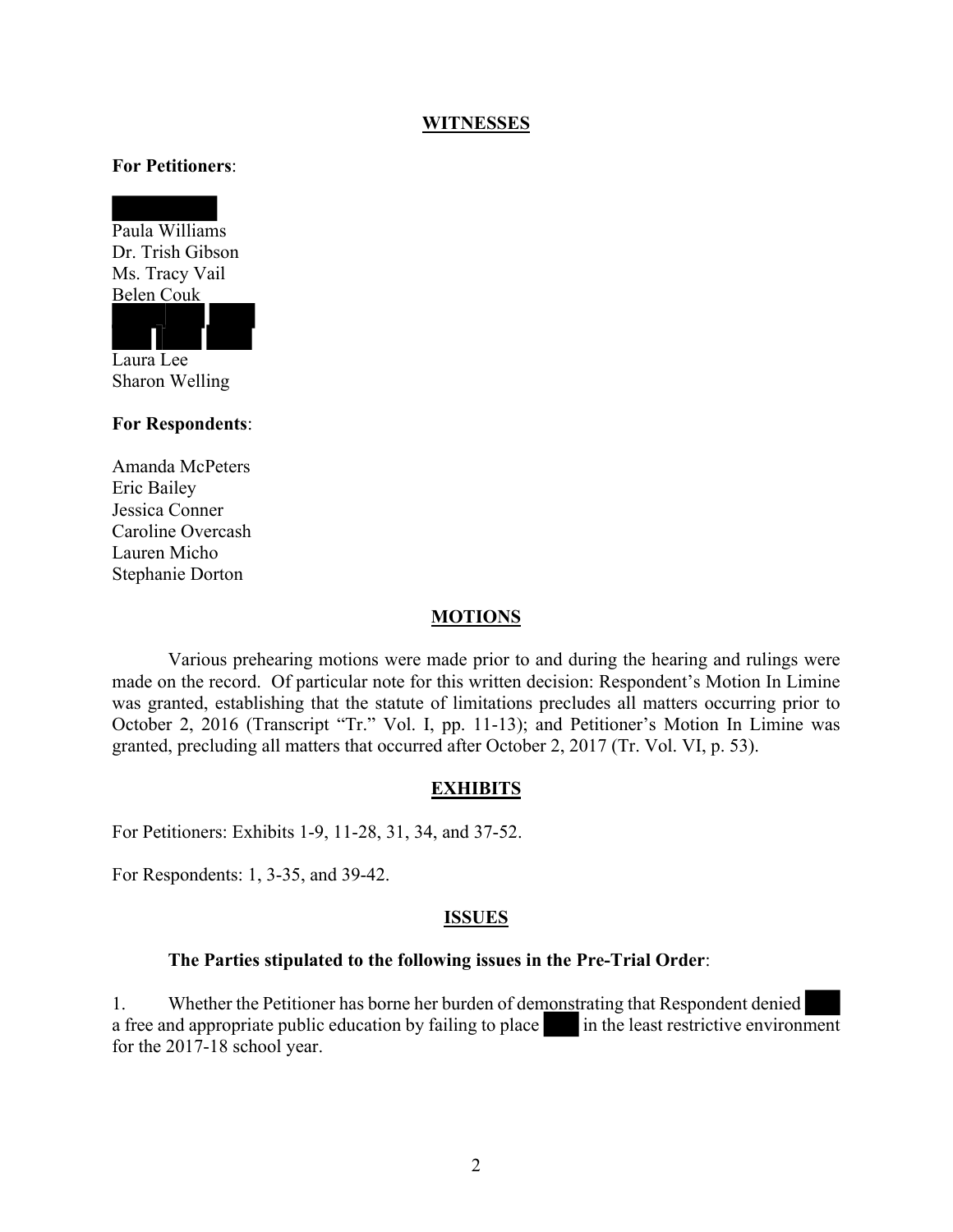2. Whether the Petitioner has borne her burden of demonstrating that Respondent denied a free and appropriate public education by placing in a separate school for the  $2017-18$  school year.

3. Whether the Petitioner has borne her burden of demonstrating that Respondent denied a free and appropriate public education during the 2016-17 and 2017-18 school years by failing to develop and implement appropriate behavior interventions.

4. Whether the Petitioner has borne her burden of demonstrating that Respondent denied a free and appropriate public education during the 2016-17 school year by failing to develop appropriate IEPs.

5. Whether the Petitioner has borne her burden of demonstrating that Respondent denied a free and appropriate public education during the 2016-17 school year by failing to provide appropriate related services.

6. Whether the Petitioner has borne her burden of demonstrating that Respondent denied a free and appropriate public education during the 2016-17 school year by failing to allow Petitioner's mother to meaningfully participate in all IEP meetings and predetermining placement on June 1, 2017.

7. Whether the Petitioner has borne her burden of demonstrating that Respondent denied a free and appropriate public education by refusing to provide Petitioner's mother with Independent Educational Evaluations ("IEEs") upon her formal and written requests and failing to file for a due process hearing to show that its evaluations were appropriate.

# **FACTS**

# **A. Factual Stipulations**

The parties stipulated to the following facts in the Pre-Trial Order:

1. The Petitioner name is [ ] ("Student"). Student's mother is ("Mother"). Student resides with her mother. Student is domiciled within the boundaries of Mecklenburg County, NC.

2. Respondent, Charlotte-Mecklenburg Board of Education, is a public school district ("the District") located in Charlotte, NC, Mecklenburg County.

3. The parties named in this action are properly before this Tribunal, and this Tribunal has personal jurisdiction over them.

4. As the party seeking relief, the burden of proof for this action lies with Petitioner. See Schaffer ex rel. Schaffer v. Weast, 546 U.S. 49, 62 (2005).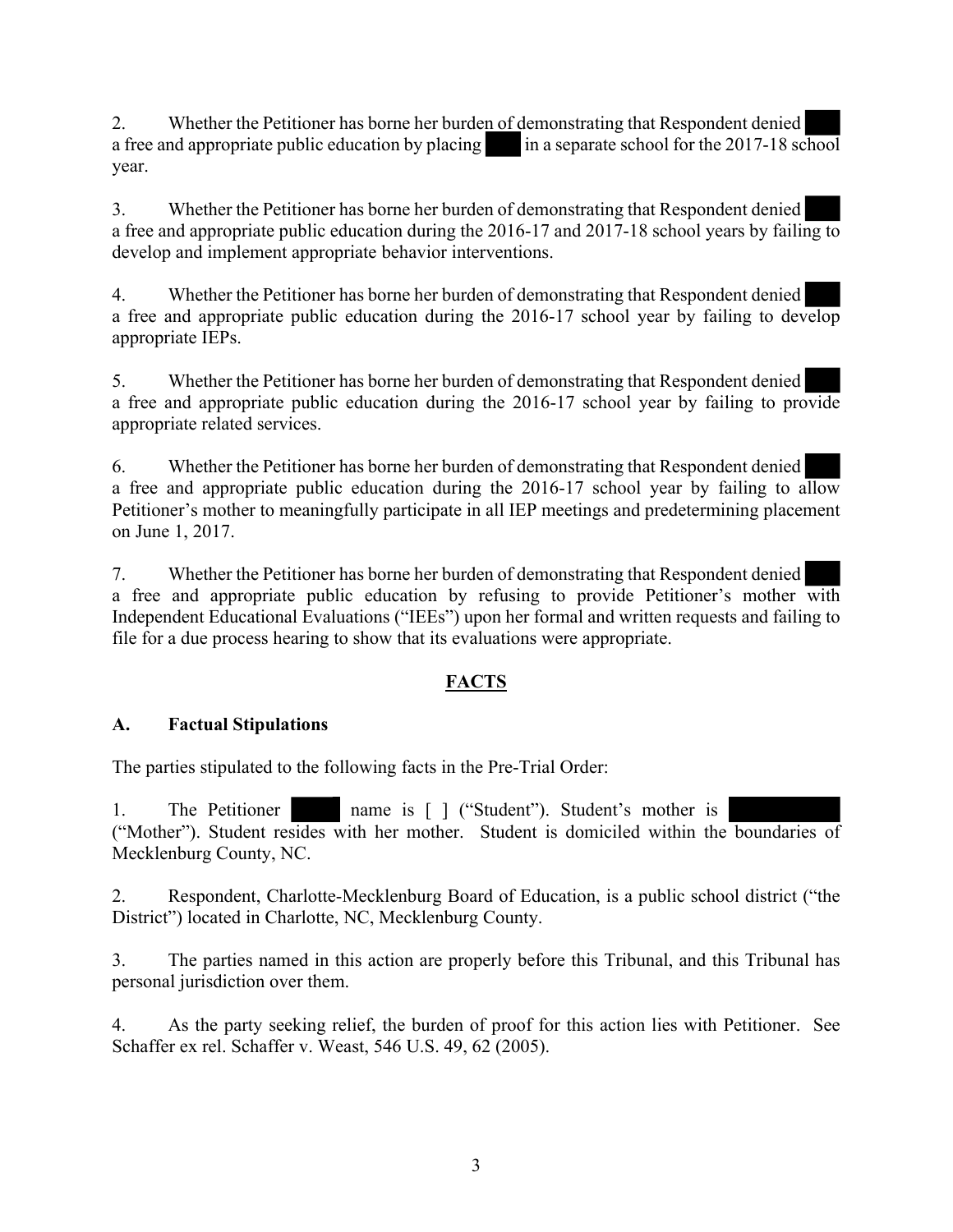5. Student is a grade student at School, located in Charlotte, NC, and operated by the Respondent. Student started her t grade school year at School on Student is currently .

6. School is a separate school for Exceptional Children ("EC") in the District.

7. Student has attended schools within the District for her entire educational career, which began in

8. Respondent has provided special education services to under the IDEA and North Carolina laws and Policies Governing Services for Children with Disabilities since prekindergarten ( school year) under the following special education eligibility categories: Developmental Delay, Intellectual Disability – Moderate, and Autism.

9. Student's placement has progressed from the Regular setting, to Resource, to Separate level, in both a self-contained Specialized Academic Curriculum ("SAC") classroom and selfcontained Autism ("AU") class, and now a Separate School.

10. The IEP Team met on March , 2014 and decided to conduct comprehensive evaluations of Student in the following areas: OT, educational, psychological, intellectual, motor, and autism.

11. An educational evaluation was completed on 3/ /2014.

12. The Brigance Diagnostic Inventory of Early Development II was conducted on  $3/$  /2014.

13. An Adaptive Behavior evaluation was completed on 01/ /2013 and 01/ /2013.

14. A psychological evaluation was completed on 05/ /2014.

15. A psychological development profile was completed on 05/ /2014.

16. The Gilliam Autism Rating Scale for behavior was conducted on 05/ /2014.

17. On June , 2014, the IEP team met to conduct an annual review. At this meeting, based on reevaluation results, the team changed Student's primary eligibility category from Intellectual Disabilities – Moderate ("ID") to Autism. Student has received special education services under the Autism eligibility category since that time.

18. A functional occupational therapy assessment was conducted on 11/ /2015.

19. A speech/language evaluation was conducted on 12 /2015, 12/ /2015, and 12/ /2015.

20. An assistive technology evaluation was conducted on 12/ /2015 and 1/ /2016.

21. The IEP Team met on May , 2016, and changed s placement from a self-contained Specialized Academic Curriculum ("SAC") classroom to an Autism ("AU") classroom.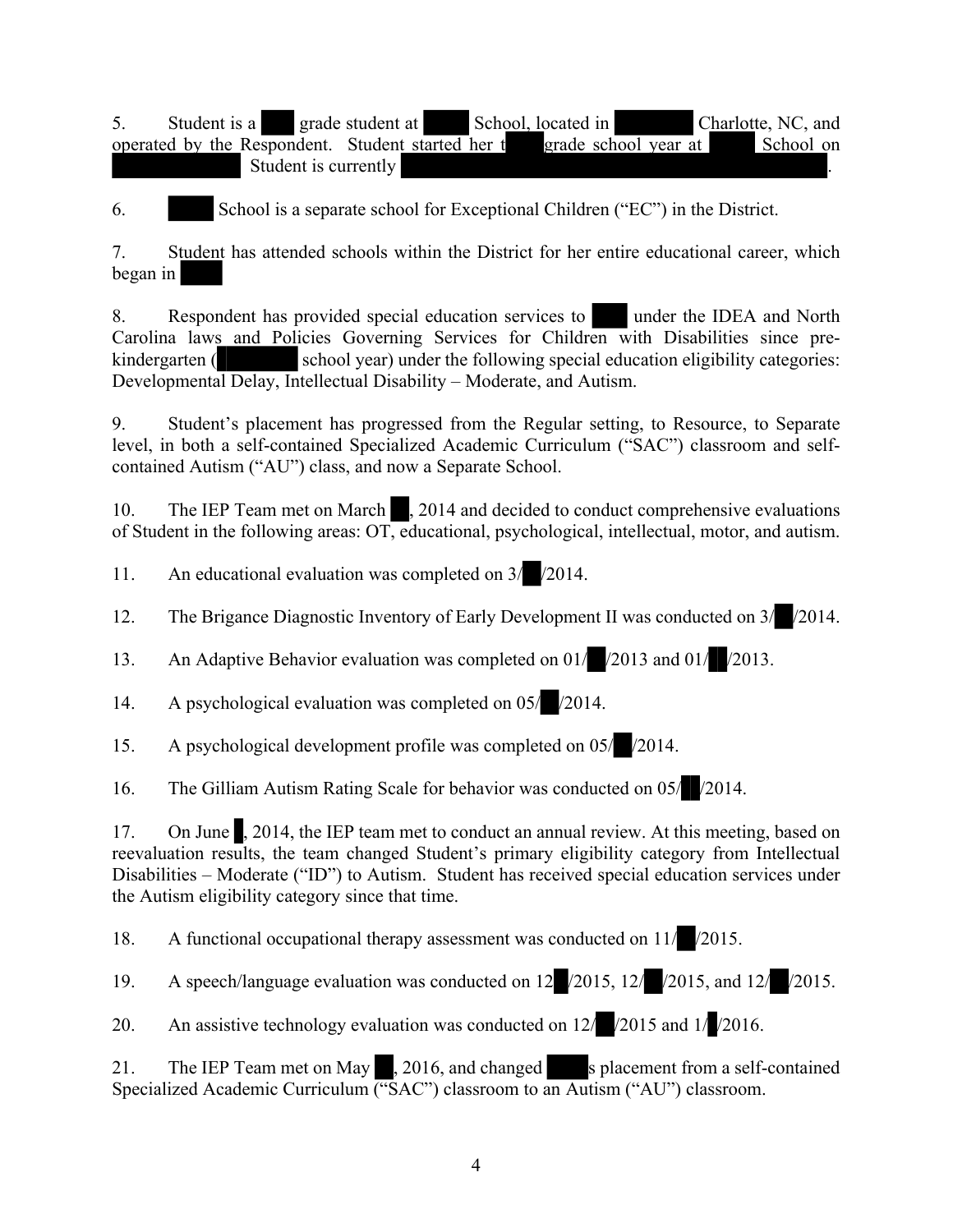22. During the 2016-2017 school year, was enrolled at High School, a public school within the Local Educational Agency ("LEA"), as a ninth grader.

23. On December , 2016, the IEP team conducted a reevaluation and annual review to update Student's current IEP.

24. The Mother disagreed with the IEP team's decision on June , 2017, to place the Student at the School.

25. Student attended ESY services at the School for approximately three weeks in July 2017.

26. Student's current Individualized Education Plan (IEP) was completed on June  $\frac{1}{2}$ , 2017, and is effective from August , 2017, until May , 2018. Student's current setting is listed as separate school.

**BASED UPON** careful consideration of the sworn testimony of the witnesses presented at the hearing and the entire record in this proceeding, the Undersigned makes the following findings of fact and conclusions of law. In making the findings of fact, the Undersigned has weighed all the evidence and has assessed the credibility of the witnesses by taking into account the appropriate factors for judging credibility, including, but not limited to, the demeanor of the witnesses, any interests, bias, or prejudice the witnesses may have, the opportunity of the witnesses to see, hear, know or remember the facts or occurrences about which the witnesses testified, whether the testimony of the witnesses is reasonable, and whether the testimony is consistent with all other believable evidence in the case. From the sworn testimony of the witnesses and the entire record in this proceeding, the undersigned makes the following:

# **B. Findings of Fact**

1. is friendly, loving, energetic, and always smiling and laughing.

2. At High School, behavior affected her progress on her IEP academic goals. Her behavior interventions were not successful so Respondent reviewed her placement at various IEP meetings during the 2016-17 and 2017-18 school years.

3. Respondent claims that an IEP team focuses on skills and not goals when determining placement and discusses behavior when considering progress.

4. The multiple IEPs in effect during the period of October , 2016 to October , 2017 failed to address the standard of behavior or to provide any benchmark that must meet in order for the IEP team to consider a change to a less restrictive environment than public separate school. (R. Exhs. 1, 5, 14, 22, 23 & 27)

5. The IEPs contain behavior-related goals which are measurable, but there is no goal or criteria that is identified as relating to less restrictive environment; there is no measurable standard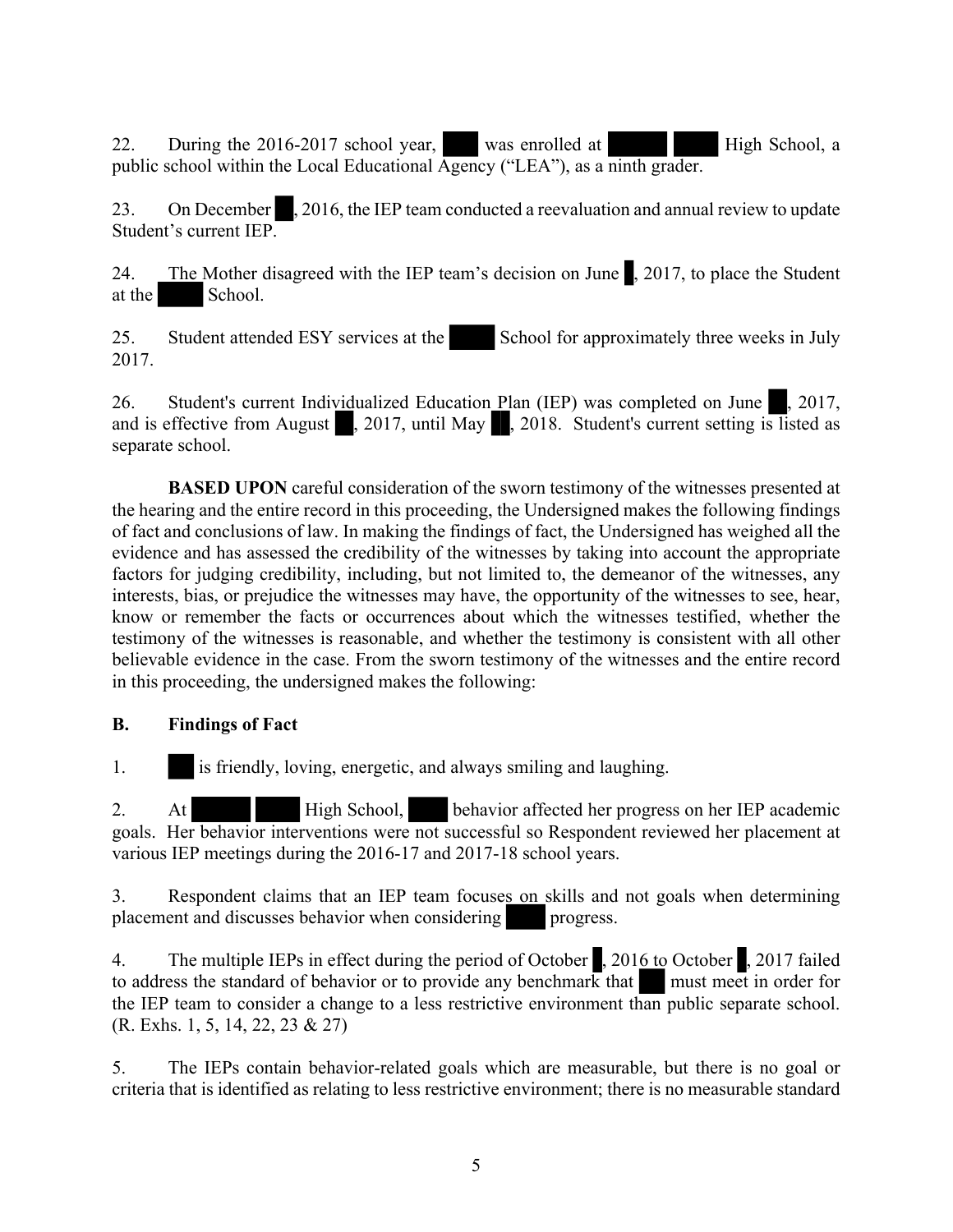that if achieved would result in a change of least restrict environment or even consideration of a less restrictive environment by the IEP team. (R. Exhs. 1, 5, 14, 22, 23  $\&$  27)

6. At each IEP meeting, behavior was discussed at length and was the primary focus of discussion. (R. Exhs. 6, 15,  $20$ ,  $24$  28 & 32)

7. Respondent asserts that behavior was not the reason for the decision to move her to a more restrictive environment, contradicting the Notes for the June , 2017 IEP meeting which record discussion that the ineffectiveness of the Behavior Intervention Plan was a reason for the recommended change of placement. (R. Exh. 5)

8. The Student Portfolio contains data concerning behavior which was used by the High School IEP team to justify sending her to School which is a more restrictive environment.

9. The District's Instructional Coordinating Teachers Team made recommendations concerning behavioral strategies and goals for Student which are in her educational record but were not included in the IEP. These recommendations and strategies were used by the IEP team to make decisions concerning least restrictive environment.

10. The IEP team was divided concerning placement so the LEA made the decision to change placement to separate school which is a more restrictive environment and assigned her to School.

11. behavior and abilities declined after she arrived at School.

12. There is a specific Student Portfolio Process to exit School, which Petitioner could have initiated.

13. Respondent never told Petitioner or her advocates that the Student Portfolio Process existed or how to initiate it even though Respondent knew that Petitioner opposed being sent to School and continued to oppose being at School.

14. Having given due regard to the demonstrated knowledge and expertise of the Respondent's witnesses with regard to facts and inferences within their specialized knowledge, the Undersigned found the testimony of Jessica Conner, Stephanie Dorton, Amanda McPeters, Caroline Overcash and Paula Williams to be credible and more persuasive than other witnesses on all of the issues before the Undersigned.

15. Petitioner has met her burden of proving by a preponderance of the evidence that Respondent failed to provide a free appropriate public education by failing to place in the least restrictive environment with an IEP that properly addressed the least restrictive environment.

16. Petitioner did not meet her burden of proving by a preponderance of the evidence that Respondent failed to provide a free appropriate public education during the 2016-17 and 2017-18 school years by failing to develop and implement appropriate behavior interventions; for the 2016-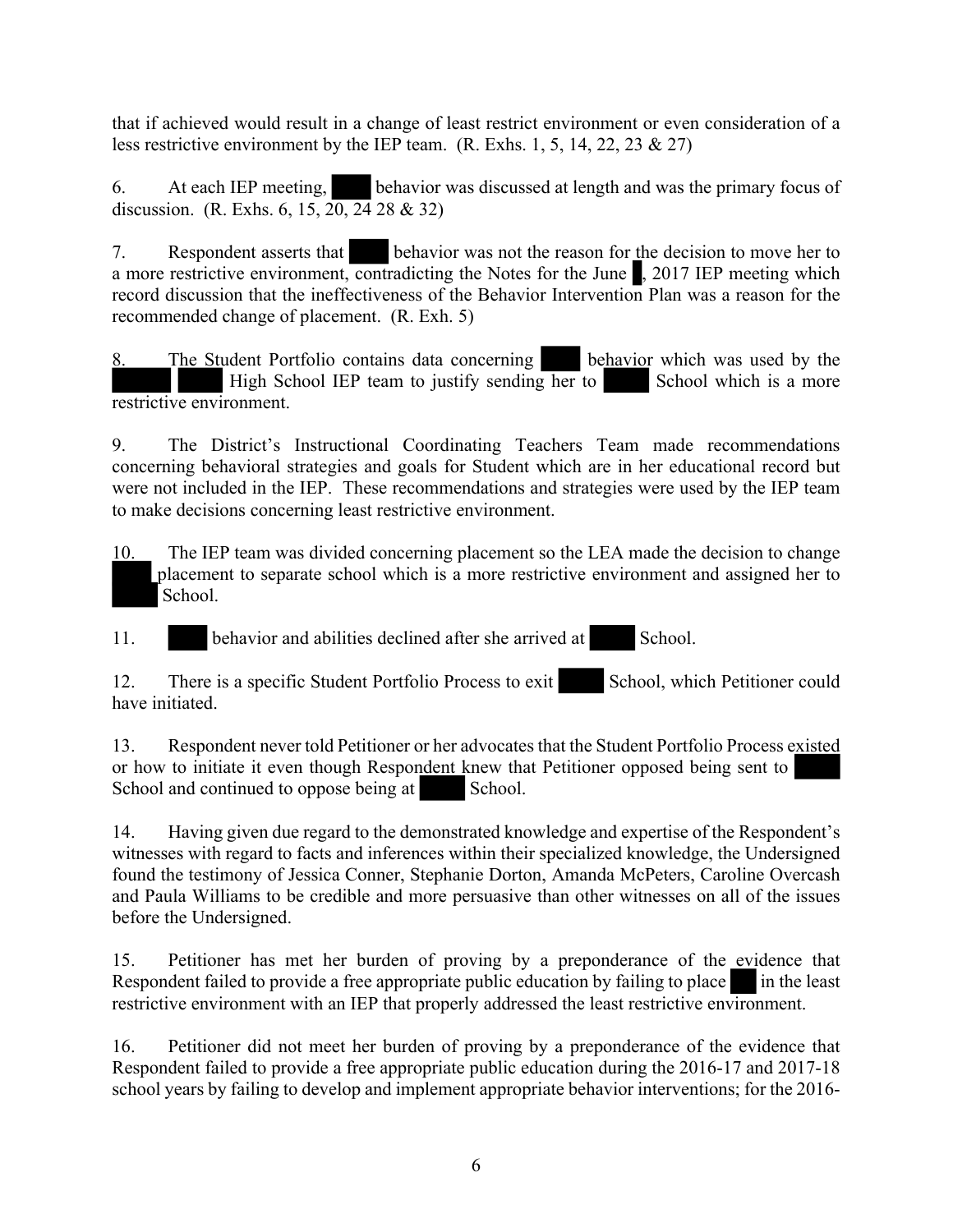17 school year by failing to develop appropriate IEPs except as concerns least restrictive environment; for the 2016-17 school year by failing to provide appropriate related services; for the 2016-17 school by failing to allow Petitioner's mother to meaningfully participate in all IEP meetings and predetermining placement on June 1, 2017; and by refusing to provide Petitioner's mother with Independent Educational Evaluations.

### **DISCUSSION**

At the close of the evidentiary hearing and before closing arguments were made, the Undersigned spoke at length on the record of her concerns about least restrictive environment and an IEP that is silent about the standard for measurement or review for continuing to serve Student in a separate school. (Tr. Vol. IX pp. 298-308.) The entire record is silent about what must occur for a change to a less restrictive environment than a separate school. The only response offered by Respondent to the Undersigned's concerns were that Respondent is not required to establish a standard for measurement or review of a decision that separate school is the least restrictive environment for Student; that there is no requirement for establishing periodic reviews or a change in behavior that would trigger review other than the statutorily required annual review of the IEP; and that a change to a less restrictive environment can be initiated at any time. Further, it is Respondent's position that least restrictive environment, including at a separate school, does not require benchmarks or measurability in an IEP. Id.

## **CONCLUSIONS OF LAW**

**BASED UPON** the foregoing Findings of Fact and the preponderance of the evidence, the Undersigned makes the following Conclusions of Law:

1. The Office of Administrative Hearings has jurisdiction of this contested case pursuant to Sections 150B and 115C of the North Carolina General Statutes and the Individuals with Disabilities Improvement Act, 20 U.S.C. § 1400 et. seq. and implementing regulations (34 C.F.R. Part 300).

2. To the extent that certain portions of the foregoing Findings of Fact constitute mixed issues of law and fact, such Findings of Fact shall be deemed incorporated herein by reference as Conclusions of Law. A court need not make findings as to every fact, which arises from the evidence, and need only find those facts that are material to the settlement of the dispute. Flanders v. Gabriel, 110 N.C. App. 438, 440, 429 S.E.2d 611, 612, aff'd, 335 N.C. 234, 436 S.E.2d 588 (1993).

3. Under IDEA, the burden of proof in an administrative hearing is properly placed on the party seeking relief. Schaffer v. Weast, 546 U.S. 49, 51 (2005). In this contested case, Petitioners are the parties seeking relief and therefore bear the burden of proof for the remedies sought. Petitioners have the burden of persuasion in this case to show that Respondent has failed to provide Student with a free appropriate public education ("FAPE") in the least restrictive environment. Petitioners carry that burden by a greater weight or preponderance of the evidence. Black's Law Dictionary defines "preponderance" as "something more than weight; it denotes a superiority of weight, or outweighing."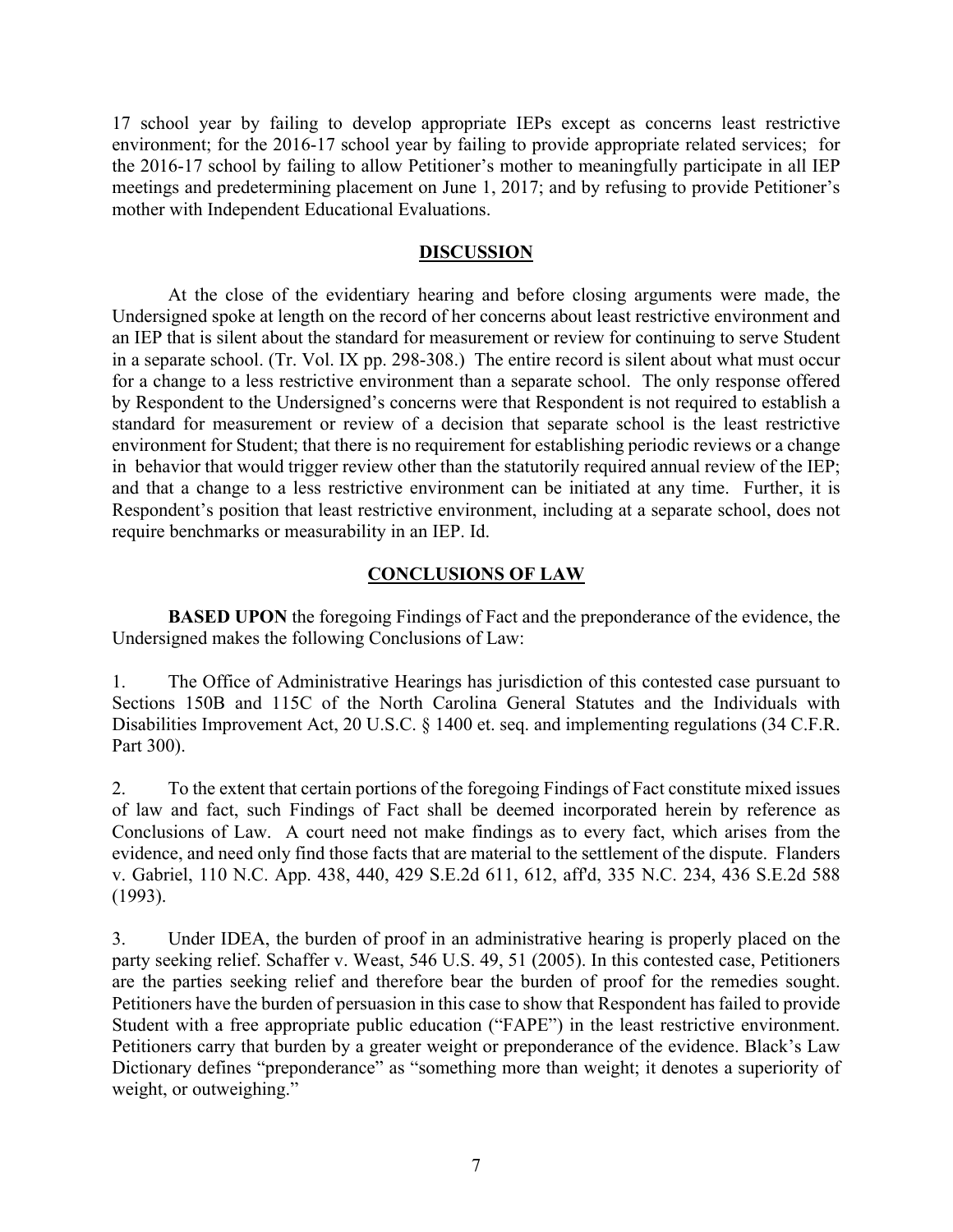4. To determine if FAPE has been provided, the Court is to determine if the school has complied with the procedures set forth in the IDEA and if the IEP is reasonably calculated to allow the child to receive educational benefit. Bd. of Educ. Of the Hendrick Hudson Central Sch. Dist. v. Rowley, 458 U.S. 176, 206-07 (1982).

5. A procedural violation only rises to the level of a denial of FAPE if it results in an IEP that did not provide educational benefit. M.M. v. Sch. Dist. of Greenville County, 303 F.3d 523, 533 (4th Cir. 2002).

6. To meet its substantive obligation under the IDEA, a school must offer an IEP reasonably calculated to enable a child to make progress appropriate in light of the child's circumstances. Endrew F. ex rel. Joseph F. v. Douglas Cty. Sch. Dist. RE-1, 137 S. Ct. 988, 999 (2017).

7. "[T]he IDEA rests on two primary premises: that all disabled students receive a FAPE and that each disabled student receive instruction in the 'least restrictive environment' ("LRE") possible." AW ex rel. Wilson v. Fairfax Cty. Sch. Bd., 372 F.3d 674, 681 (4th Cir. 2004). "The LRE requirement reflects the IDEA's preference that '[t]o the maximum extent appropriate, children with disabilities, including children in public or private institutions or other care facilities, are educated with children who are not disabled.'" Id.; See 20 U.S.C. § 1412(a)(5) (2000); 34 C.F.R. § 300.550(b)(1).

8. "[S]chools must place disabled students in the least restrictive environment to achieve a FAPE. Thus, a disabled child should participate in the same activities as nondisabled children to the 'maximum extent appropriate.'" M.S. ex rel. Simchick v. Fairfax Cty. Sch. Bd., 553 F.3d 315, 327 (4th Cir. 2009); 20 U.S.C.A. § 1412(a)(5)(A). "[M]ainstreaming of handicapped children into regular school programs ... is not only a laudable goal but is also a requirement of the Act." Id. Mainstreaming is not appropriate for every handicapped and, therefore, the appropriate inquiry concerns its appropriateness for a particular child. DeVries v. Fairfax Cnty. Sch. Bd., 882 F.2d 876, 878 (4th Cir.).

9. The various IEPs for the 2016-17 and 2017-18 school years fail to address the standard of behavior or any requirement or benchmark or measurable criteria that Petitioner must meet in order for the IEP team to consider a change to a lesser restrictive environment than separate school.

10. Petitioners showed by a preponderance of evidence that they had a right to relief under the IDEA.

11. Petitioners showed by a preponderance of evidence that by continuing to keep Student at the separate school as the least restrictive environment with the IEPs as written, deprived Student of a FAPE.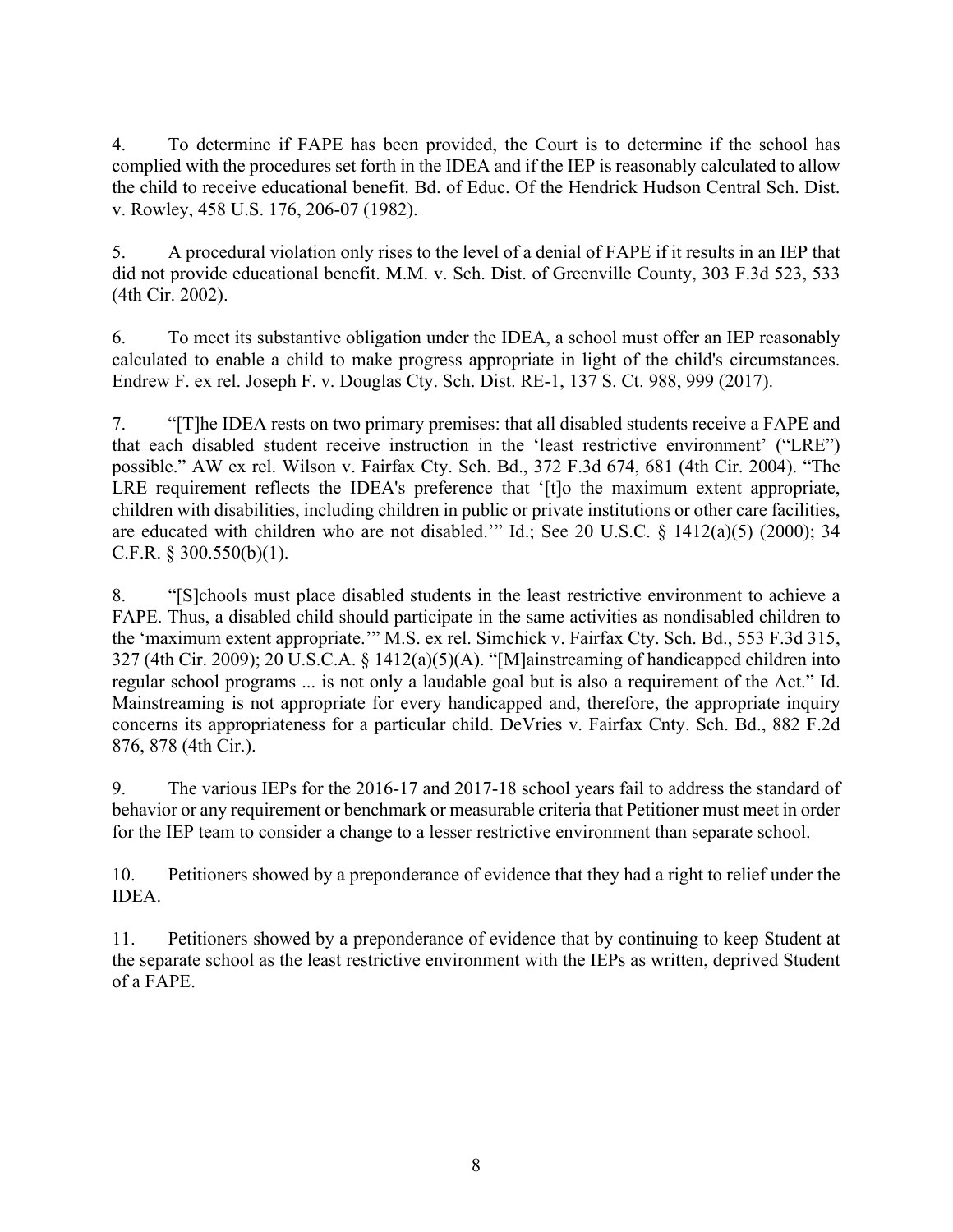#### **DECISION**

The undersigned Administrative Law Judge finds and holds that upon the facts and the law, Petitioners have shown a right to relief in that the IEPs for the 2016-17 and 2017-18 school years fail to address the standard of behavior or any requirement or benchmark or measurable criteria that Petitioner must meet in order for the IEP team to consider either a change to a lesser restrictive environment than separate school to continue separate school as the least restrictive environment.

Therefore, Respondent shall revise Petitioner's IEP to include benchmark(s) and criteria for least restrictive environment that are appropriately designed to meet Petitioner's particular needs before the beginning of the 2018-19 school year.

#### **NOTICE OF APPEAL**

In accordance with the Individuals with Disabilities Education Act and North Carolina's Education of Children with Disabilities laws, the parties have appeal rights regarding this Decision.

Under North Carolina's Education of Children with Disabilities laws (N.C.G.S. §§ 115C-106.1 *et seq.*) and particularly N.C.G.S. § 115C-109.9, "any party aggrieved by the findings and decision of a hearing officer under G.S. 115C-109.6 or G.S. 115C-109.8 may **appeal the findings and decision within 30 days after receipt of notice of the decision by filing a written notice of appeal with the person designated by the State Board** under G.S. 115C-107.2(b)(9) to receive notices. The State Board, through the Exceptional Children Division, shall appoint a Review Officer from a pool of review officers approved by the State Board of Education. The Review Officer shall conduct an impartial review of the findings and decision appealed under this section."

Inquiries regarding the State Board's designee, further notices and/or additional time lines should be directed to the Exceptional Children Division of the North Carolina Department of Public Instruction, Raleigh, North Carolina prior to the required close of the appeal filing period.

**IT IS SO ORDERED on the** 8th day of June, 2018.

Nathene

Selina Malherbe Administrative Law Judge